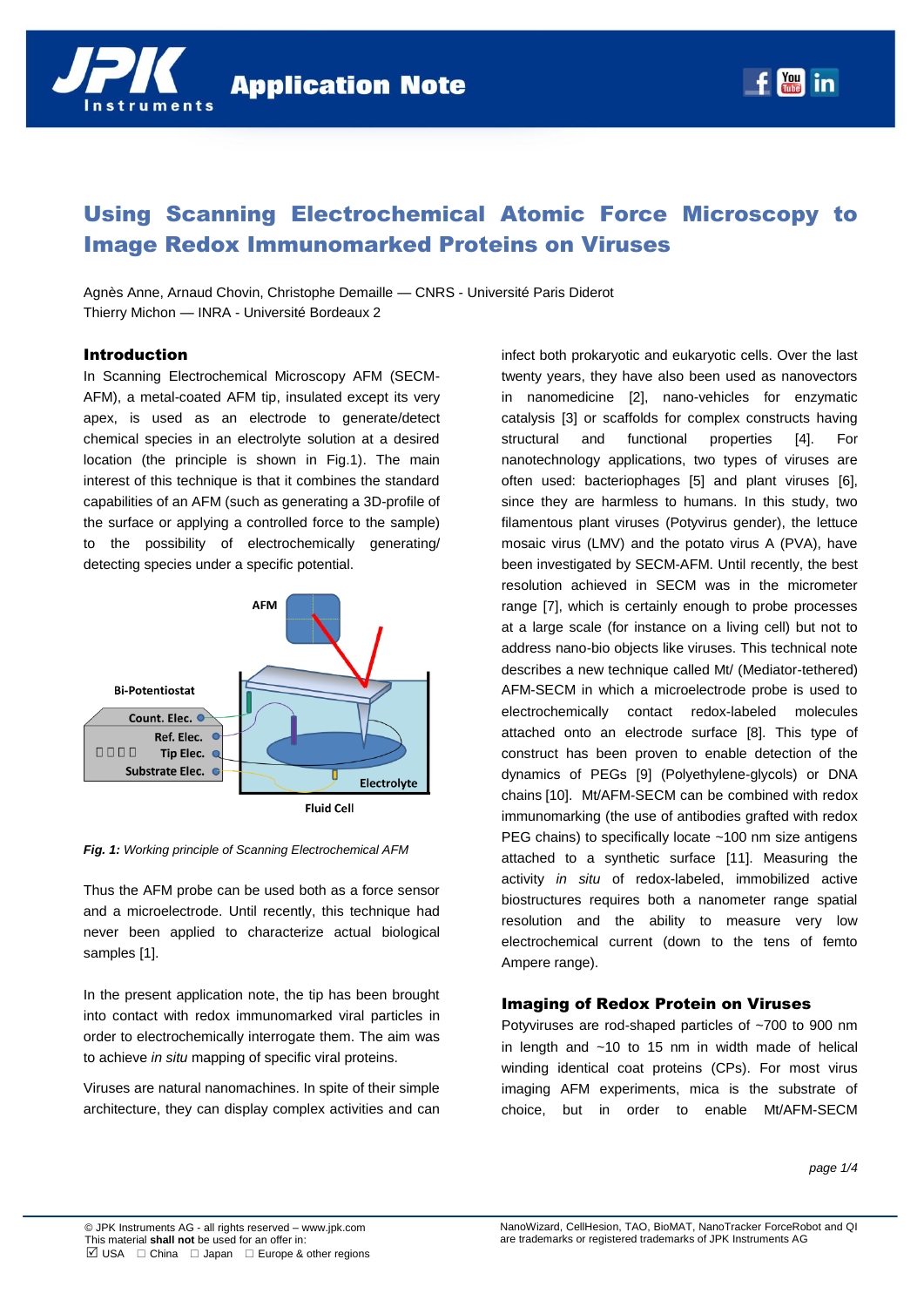

measurements, the substrate has to be conductive. Hence LMV and PVA particles are deposited on a template-stripped gold surface. The viruses are then specifically immunomarked by primary antibodies and finally made "electrochemically visible" using secondary antibodies tagged with redox ferrocene (Fc)-PEG chains.

To perform Mt/AFM-SECM measurements, a homemade AFM-SECM tip is oscillated at its fundamental flexural frequency (~2-3 kHz), biased at  $E_{tip} = +0.3$  V/SCE and brought close to the surface which was biased at  $E_{sub}$  = 0.0 V/SCE. The approach was stopped and raster imaging started when the cantilever oscillation was damped by 10%. Topography and tip current images were simultaneously recorded.

Fig. 2 shows a representative example of what can be obtained on CP-marked LMV particles. On the topography channel (a) and the corresponding longitudinal cross-sections (d: red traces), the capsids appear to be mostly homogeneous and featureless. By contrast, the tip current images (b) captured simultaneously and the corresponding cross-sections (d: blue traces) reveal a heterogeneous profile, in the sense that well-defined current spots are present along the virus capsids. This phenomenon is even more obvious on the 3d-rendering (c and e). These clearly defined spots are due to clusters of anti-CP/Fc-PEG IgG immunocomplexes bound to the virus capsid. The different intensities can be attributed to a variable number of Fc heads (according to the authors, up to 3 IgG-PEG-Fc molecules are able to bind the anti-CP antibody).

It is very interesting to note that the immunocomplex clusters cannot be detected in topography. The fact that antibody clusters are only detectable in the tip current images shows all the interest of Mt/AFM-SECM as a technique of high potential for mapping immunomarked proteins on virus particles. Moreover, those results indicate that Mt/AFM-SECM can reveal the way redox functionalization is distributed not only among the viruses but also over individual viruses, a valuable feature for viral nanotechnology applications.

For such a project, the JPK Nanowizard systems are particularly suitable, especially with respect to the open access to the cell. Starting from the standard configuration (using the regular glass tip holder), a wire was added and connected to a home-designed bipotentiostat. The new setup was also softwareimplemented. What is also unique to the JPK configuration is the presence of a real reference electrode which is the key requirements for all electrochemical AFM measurements.

**You in** 



*Fig. 2: Mt/AFM-SECM imaging of CP-marked LMV particles on gold. If individual immunocomplexes were not resolved in topography, they can clearly be seen on the tip current image and profile.*

## Highest Achievable Resolution

Apart from the CP, another protein known as VPg (Viral Protein linked to the Genome) is present in the virus capsid. This protein is covalently linked to the 5'-end of the virus RNA and is located at the corresponding end of the particle. In literature, it is postulated that a part of VPg protrudes from the particle surface [12]. In order to check this assumption, VPgs were specifically redoximmunomarked on LMV particles, and the same technique was used to image them.

*page 2/4*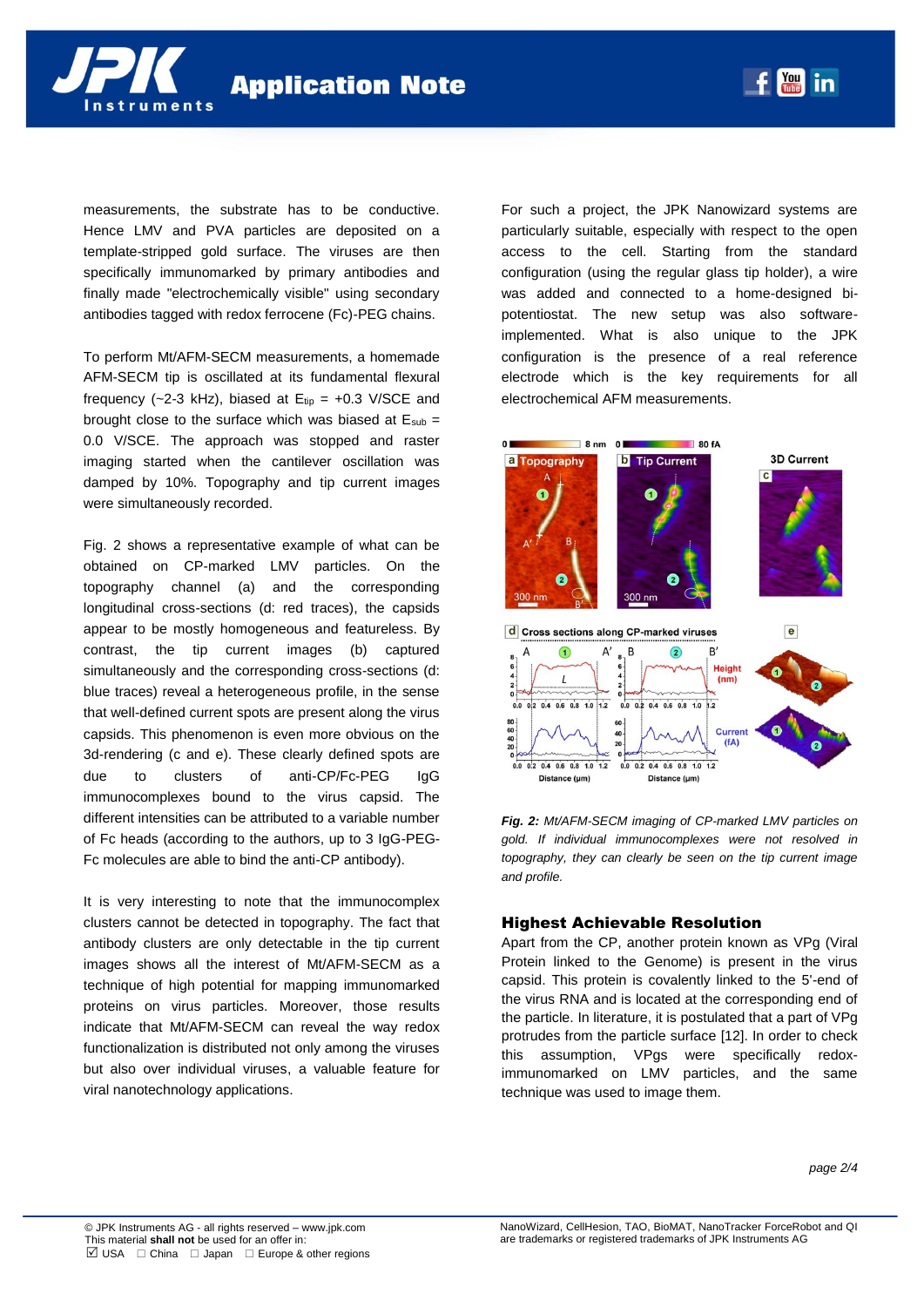



*Fig. 3: Mt/AFM-SECM imaging of VPg-exposing extremity of the virus.*

Fig. 3 shows an inset of an image of two LMV particles (topography in a and tip current in b). The 3d-rendering (c) clearly shows a protrusion of about 30 nm in diameter that is in perfect compliance with the expected size of the immunocomplex (see schematic in e). The tip current profile (blue line in d) specifically shows the presence of the immunocomplex cluster formed at the VPg-exposing extremity of the virus.

In figure 4 is shown the recently released Nanowizard4 AFM, on an inverted optical microscope. Such setup can be used for AFM-SECM experiments.



*Fig. 4: Nanowizard 4 AFM standing on an inverted optical microscope.* 

## Conclusion and Perspectives

Heiko Haschke

Mt/AFM-SECM has been used to image *in situ* proteins on individual virus particles with a current detection sensitivity of ~10 fA and a spatial resolution of ~10 nm, such that single-protein molecules can be detected.

This type of approach can very well be extended to the investigation of bioactive nanometric devices mimicking the high complexity of plasma membranes or even living cells. As an example, viruses may be used as scaffolds to specifically target and bind redox enzymes. In that respect, Nanowizard AFMs operated in scanning electrochemical mode are perfect tools for viral nanotechnology in the sense that they uniquely allow the functional characterization of modified viruses.

#### **Literature**

- [1] "Combined Atomic Force Microscopy–Scanning Electrochemical Microscopy. " C. Demaille, A. Anne, In Nanoelectrochemistry. M.V. Mirkin, S. Amemiya. Eds, Taylor and Francis Group, p749-788.(2015).
- [2] "Nanoparticles as Platforms for Next-Generation Therapeutics and Imaging Devices" N.F. Steinmetz , Nanomedicine, 6 634-641 (2010).
- [3] "Virus Scaffolds as Enzyme Nano-Carriers" D. Cardinale, N. Carette T. Michon, Trends Biotechnol., 30 369-376 (2012).
- [4] "Reengineering Viruses and Virus-like Particles through Chemical Functionalization Strategies" M.T. Smith, A.K. Hawes and B.C. Bundy, Curr. Opin. Biol., 24 1089-1093 (2013).

*page 3/4*